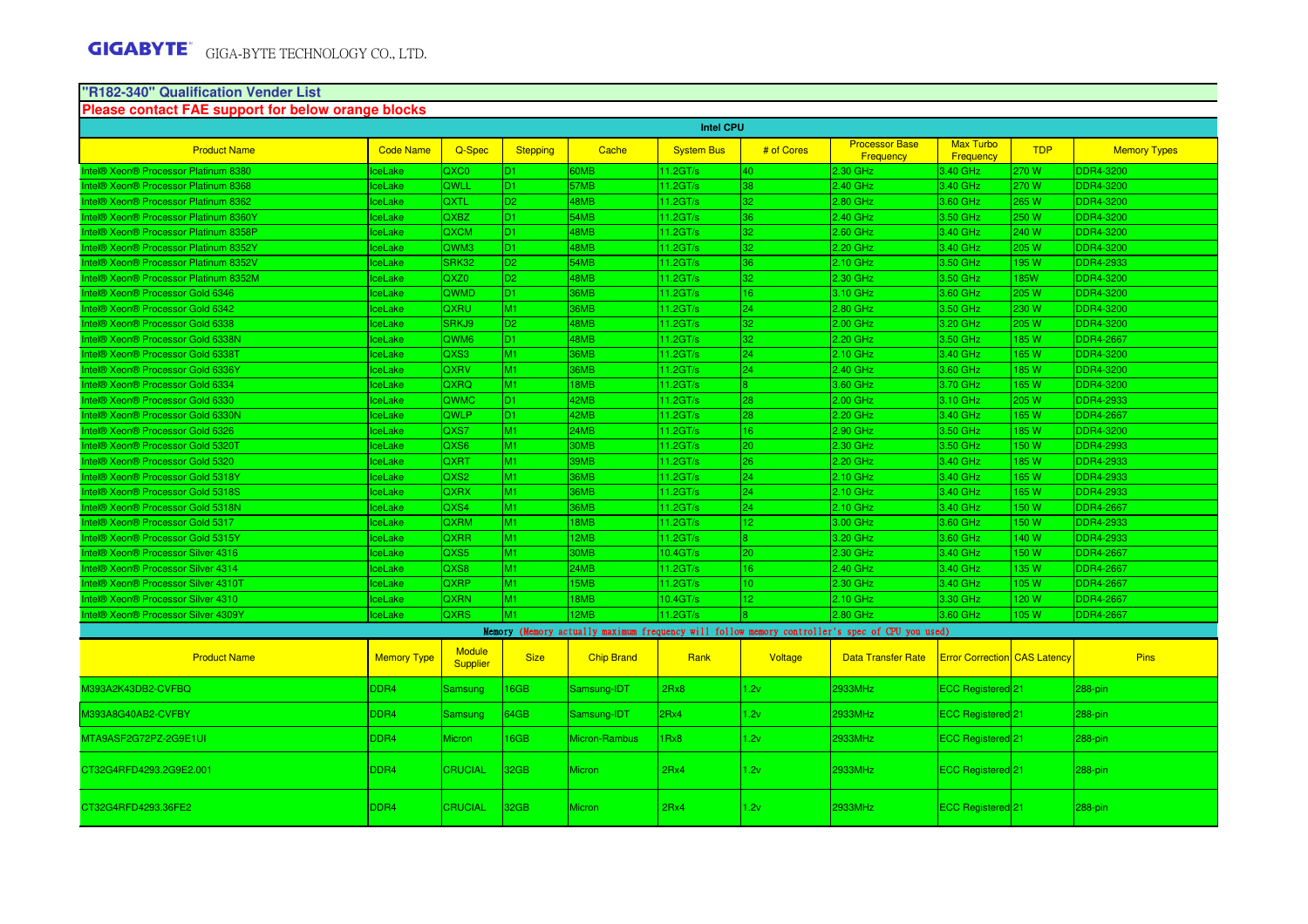| MTA36ASF4G72PZ-2G9E2TG  | DDR4             | <b>Micron</b>  | 32GB        | Micron-Montage         | 2Rx4  | 1.2v | 2933MHz | ECC Registered 21            | 288-pin |
|-------------------------|------------------|----------------|-------------|------------------------|-------|------|---------|------------------------------|---------|
| MTA36ASF4G72PZ-2G9E2VG  | DDR4             | <b>Micron</b>  | 32GB        | Micron-IDT             | 2Rx4  | 1.2v | 2933MHz | ECC Registered 21            | 288-pin |
| MTA36ASF4G72PZ-2G9E2UG  | DDR <sub>4</sub> | Micron         | 32GB        | Micron-Rambus          | 2Rx4  | 1.2v | 2933MHz | ECC Registered <sup>21</sup> | 288-pin |
| HMA82GR7DJR8N-XN T8     | DDR4             | <b>SKhynix</b> | <b>I6GB</b> | <b>SKhynix-Rambus</b>  | 2Rx8  | 1.2v | 3200MHz | ECC Registered 22            | 288-pin |
| HMA82GR7DJR8N-XN TG     | DDR4             | <b>SKhynix</b> | <b>I6GB</b> | SKhynix-IDT            | 2Rx8  | 1.2v | 3200MHz | ECC Registered 22            | 288-pin |
| HMAA8GR7CJR4N-XN T4     | DDR4             | <b>SKhynix</b> | 64GB        | <b>SKhynix-Montage</b> | 2Rx4  | 1.2v | 3200MHz | ECC Registered 22            | 288-pin |
| HMAA8GR7CJR4N-XN TG     | DDR4             | <b>SKhynix</b> | 64GB        | SKhynix-IDT            | 2Rx4  | 1.2v | 3200MHz | ECC Registered 22            | 288-pin |
| HMAA8GR7CJR4N-XN T8     | DDR4             | <b>SKhynix</b> | 64GB        | <b>SKhynix-Rambus</b>  | 2Rx4  | 1.2v | 3200MHz | ECC Registered 22            | 288-pin |
| MTA9ASF2G72PZ-3G2E1TI   | DDR4             | Micron         | 16GB        | Micron-Montage         | Rx8   | 1.2v | 3200MHz | ECC Registered 22            | 288-pin |
| MTA18ASF2G72PZ-3G2E2TI  | DDR4             | <b>Micron</b>  | <b>I6GB</b> | Micron-Montage         | Rx4   | 1.2v | 3200MHz | ECC Registered 22            | 288-pin |
| MTA18ASF2G72PDZ-3G2J3UI | DDR4             | <b>Micron</b>  | <b>I6GB</b> | Micron-Rambus          | 2Rx8  | 1.2v | 3200MHz | ECC Registered 22            | 288-pin |
| MTA18ASF2G72PDZ-3G2R1TI | DDR4             | <b>Micron</b>  | <b>I6GB</b> | <b>Micron-Rambus</b>   | 2Rx8  | 1.2v | 3200MHz | ECC Registered 22            | 288-pin |
| MTA18ASF2G72PDZ-3G2R1UI | DDR4             | <b>Micron</b>  | <b>I6GB</b> | Micron-Rambus          | 2Rx8  | 1.2v | 3200MHz | ECC Registered 22            | 288-pin |
| MTA18ASF2G72PDZ-3G2R1VI | DDR4             | <b>Micron</b>  | <b>I6GB</b> | Micron-Rambus          | BxR!  | 1.2v | 3200MHz | ECC Registered 22            | 288-pin |
| MTA36ASF4G72PZ-3G2J3UI  | DDR4             | <b>Micron</b>  | 32GB        | Micron-Rambus          | 2Rx4  | 1.2v | 3200MHz | ECC Registered 22            | 288-pin |
| MTA36ASF4G72PZ-3G2R1UI  | DDR4             | <b>Micron</b>  | 32GB        | Micron-Rambus          | 2Rx4  | 1.2v | 3200MHz | ECC Registered 22            | 288-pin |
| M393A2K43EB3-CWEBQ      | DDR4             | Samsung        | IGGB        | Samsung-IDT            | 2Rx8  | 1.2v | 3200MHz | ECC Registered 22            | 288-pin |
| M393A4K40DB3-CWECQ      | DDR4             | Samsung        | 32GB        | Samsung-Montage        | 2Rx4  | 1.2v | 3200MHz | ECC Registered 22            | 288-pin |
| M393A4K40DB3-CWEBQ      | DDR4             | <b>Samsung</b> | 32GB        | Samsung-IDT            | Rx4   | 1.2v | 3200MHz | ECC Registered 22            | 288-pin |
| M393A4K40DB3-CWEGQ      | DDR4             | Samsung        | 32GB        | Samsung-Rambus         | 2Rx4  | 1.2v | 3200MHz | ECC Registered 22            | 288-pin |
| M393A8G40AB2-CWEBQ      | DDR4             | Samsung        | 64GB        | Samsung-IDT            | 2Rx4  | 1.2v | 3200MHz | ECC Registered 22            | 288-pin |
| KSM32RS8/16MER          | DDR4             | Kingston       | <b>I6GB</b> | Micron-Rambus          | IRx8  | 1.2v | 3200MHz | ECC Registered 22            | 288-pin |
| KSM32RS4/32MER          | DDR4             | Kingston       | 32GB        | Micron-Rambus          | IRx4  | 1.2v | 3200MHz | ECC Registered 22            | 288-pin |
| AD4R3200716G22-BHYA     | DDR4             | <b>ADATA</b>   | <b>I6GB</b> | <b>SKhynix-Montage</b> | IRx8  | 1.2v | 3200MHz | ECC Registered 22            | 288-pin |
| M393A4G40BB3-CWEGQ      | DDR4             | Samsung        | 32GB        | Samsung-Rambus         | 1Rx4  | 1.2v | 3200MHz | ECC Registered 22            | 288-pin |
| M393A4K40EB3-CWEGQ      | DDR4             | Samsung        | 32GB        | Samsung-Rambus         | l2Rx4 | 1.2v | 3200MHz | ECC Registered 22            | 288-pin |
| M393A4K40EB3-CWECQ      | DDR4             | Samsung        | 32GB        | Samsung-Montage   2Rx4 |       | 1.2v | 3200MHz | ECC Registered 22            | 288-pin |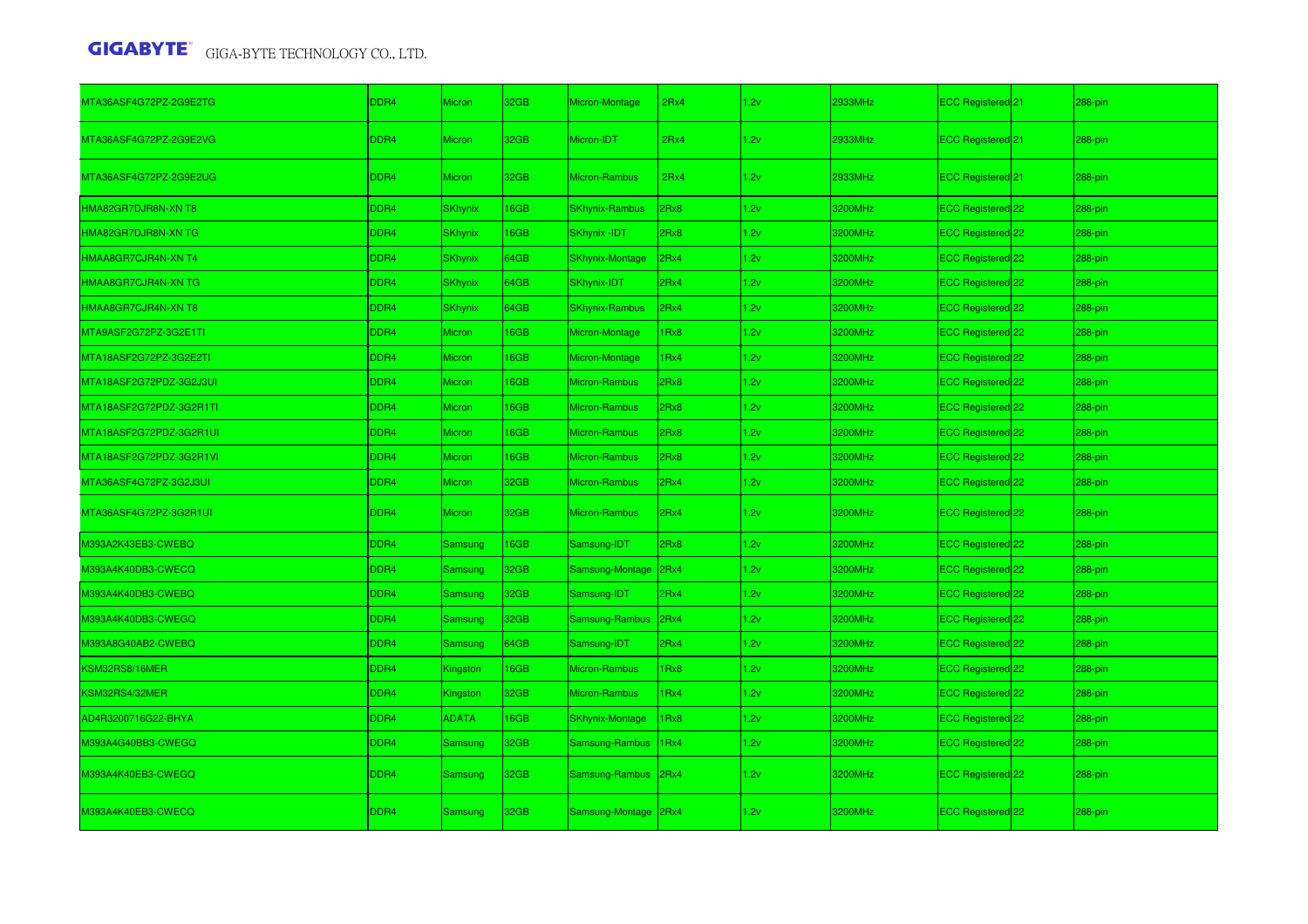| 0393A4K40EB3-CWEBY                        | DDR4             | Samsung        | 32GB               | Samsung-IDT    | 2Rx4                                | 1.2v                                                                             | 3200MHz                                                                                                                     | ECC Registered 22            |            | 288-pin           |
|-------------------------------------------|------------------|----------------|--------------------|----------------|-------------------------------------|----------------------------------------------------------------------------------|-----------------------------------------------------------------------------------------------------------------------------|------------------------------|------------|-------------------|
| M393A8G40BB4-CWEBY                        | DDR4             | Samsung        | 64GB               | Samsung-IDT    | 2Rx4                                | 1.2v                                                                             | 3200MHz                                                                                                                     | ECC Registered 22            |            | 288-pin           |
| M393AAG40M32-CAEBQ                        | DDR4             | <b>Samsung</b> | 128GB              | <b>Samsung</b> | 2S2Rx4                              | 1.2v                                                                             | 3200MHz                                                                                                                     | ECC Registered 22            |            | 288-pin           |
| M393AAG40M32-CAEBY                        | DDR4             | Samsung        | 128GB              | Samsung        | 2S2Rx4                              | 1.2v                                                                             | 3200MHz                                                                                                                     | ECC Registered 22            |            | 288-pin           |
| MTA18ASF2G72PZ-3G2R1UI                    | DDR4             | Micron         | 16GB               | Micron-Rambus  | IRx4                                | 1.2v                                                                             | 3200MHz                                                                                                                     | ECC Registered 22            |            | 288-pin           |
| MTA18ASF2G72PZ-3G2R1TI                    | DDR4             | Micron         | 16GB               | Micron-Montage | IRx4                                | 1.2v                                                                             | 3200MHz                                                                                                                     | ECC Registered 22            |            | 288-pin           |
| MTA18ASF4G72PZ-3G2F1TI                    | DDR4             | <b>Micron</b>  | 32GB               | Micron-Montage | 1Rx4                                | 1.2v                                                                             | 3200MHz                                                                                                                     | ECC Registered 22            |            | 288-pin           |
| MTA18ASF4G72PZ-3G2F1UI                    | DDR4             | <b>Micron</b>  | 32GB               | Micron-Rambus  | 1 <sub>Rx4</sub>                    | 1.2v                                                                             | 3200MHz                                                                                                                     | ECC Registered 22            |            | 288-pin           |
| MTA18ASF4G72PDZ-3G2F1VI                   | DDR4             | <b>Micron</b>  | 32GB               | Micron-IDT     | 2Rx8                                | 1.2v                                                                             | 3200MHz                                                                                                                     | ECC Registered <sup>22</sup> |            | 288-pin           |
| MTA18ASF4G72PDZ-3G2F1UI                   | DDR4             | Micron         | 32GB               | Micron-Rambus  | 2Rx8                                | 1.2v                                                                             | 3200MHz                                                                                                                     | ECC Registered 22            |            | 288-pin           |
| MTA9ASF1G72PZ-3G2R1VI                     | DDR4             | Micron         | 8GB                | Micron-IDT     | 1Rx8                                | 1.2v                                                                             | 3200MHz                                                                                                                     | ECC Registered 22            |            | 288-pin           |
| MTA36ASF8G72PZ-3G2F1VI                    | DDR <sub>4</sub> | <b>Micron</b>  | 64GB               | Micron-IDT     | 2Rx4                                | 1.2v                                                                             | 3200MHz                                                                                                                     | ECC Registered 22            |            | 288-pin           |
| MTA9ASF2G72PZ-3G2F1UI                     | DDR4             | Micron         | 16GB               | Micron-Rambus  | 1Rx8                                | 1.2v                                                                             | 3200MHz                                                                                                                     | ECC Registered 22            |            | 288-pin           |
| <b>(SM32RD8/16MRR</b>                     | DDR4             | Kingston       | 16GB               | Micron-Rambus  | 2Rx8                                | 1.2v                                                                             | 3200MHz                                                                                                                     | ECC Registered 22            |            | 288-pin           |
| <b><sm32rd4 32mrr<="" b=""></sm32rd4></b> | DDR4             | Kingston       | 32GB               | Micron-Rambus  | 2Rx4                                | 1.2v                                                                             | 3200MHz                                                                                                                     | ECC Registered <sup>22</sup> |            | 288-pin           |
|                                           |                  |                |                    |                | <b>LRDIMM</b>                       |                                                                                  |                                                                                                                             |                              |            |                   |
|                                           |                  |                |                    |                |                                     |                                                                                  |                                                                                                                             |                              |            |                   |
| V386A8K40CM2-CVFBY                        | DDR4             | Samsung        | 64GB               | Samsung-IDT    | 4DRx4                               | 1.2v                                                                             | 2933MHz                                                                                                                     | ECC Registered 21            |            | 288-pin           |
| M386AAG40MMB-CVFC0                        | DDR4             | Samsung        | 128GB              | Samsung        | 4DRx4                               | 1.2v                                                                             | 2933MHz                                                                                                                     | ECC Registered 21            |            | 288-pin           |
| M386A8K40DM2-CWELQ                        | DDR4             | <b>Samsung</b> | 64GB               | Samsung-IDT    | 4DRx4                               | 1.2v                                                                             | 3200MHz                                                                                                                     | ECC Registered 22            |            | 288-pin           |
|                                           |                  |                |                    |                |                                     |                                                                                  | Intel Optane™ Persistent Memory 200 Series (Barlow PASS)Due to thermal limitaiton, please mark as orange color if test pass |                              |            |                   |
| NMB1XBD128GQS QVSN                        | <b>DDR-T</b>     | Intel          | 128GB              |                |                                     |                                                                                  | <b>3200MHz</b>                                                                                                              |                              |            | 288-pin           |
| NMB1XBD256GQS QVSP                        | DDR-T            | Intel          | 256GB              |                |                                     |                                                                                  | 3200MHz                                                                                                                     |                              |            | 288-pin           |
| NMB1XBD512GQS QVSQ                        | DDR-T            | Intel          | 512GB              |                |                                     |                                                                                  | <b>3200MHz</b>                                                                                                              |                              |            | $288$ -pin        |
|                                           |                  |                |                    |                |                                     | HDD (If the system build-in with RAID card , please refer to RAID card QVL list) |                                                                                                                             |                              |            |                   |
| <b>Product Name</b>                       | <b>Type</b>      | Vendor         | <b>Form Factor</b> | Format         | Capacity                            | <b>Interface Speed</b>                                                           | <b>Series</b>                                                                                                               | Cache                        | <b>RPM</b> | <b>Encryption</b> |
|                                           |                  |                |                    |                | Seagate Enterprise Capacity 2.5 HDD |                                                                                  |                                                                                                                             |                              |            |                   |
| ST2000NX0243                              | <b>SATA</b>      | Seagate        | 2.5"               | 4Kn            | 2TB                                 | 6Gb/s                                                                            | <b>Exos 7E2000</b><br>(Enterprise Capacity<br>V.3)                                                                          | <b>128MB</b>                 | 7200       | N/A               |
|                                           |                  |                |                    |                | Seagate Enterprise Capacity 3.5 HDD |                                                                                  |                                                                                                                             |                              |            |                   |
| ST10000NM0016                             | <b>SATA</b>      | Seagate        | 3.5"               | 512e           | 10TB                                | 6Gb/s                                                                            | Exos X10<br>(Enterprise Capacity<br>V.6                                                                                     | <b>256MB</b>                 | 7200       | N/A               |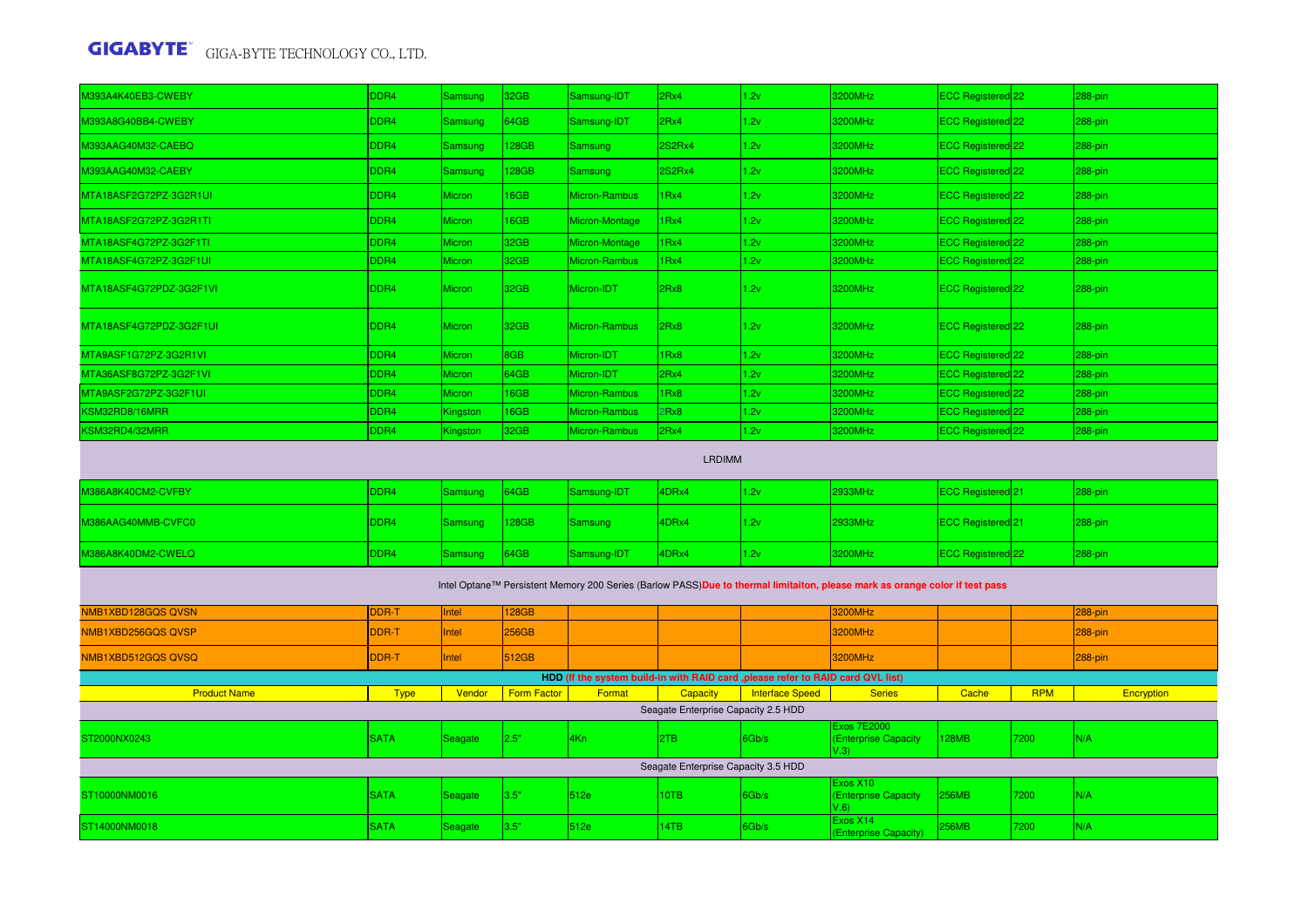| ST18000NM000J                                          | <b>SATA</b>                | Seagate                        | 3.5"               | 512e/4Kn                                  | 18TB                             | 6Gb/s                                | <b>EXOS X18</b>                 | <b>256MB</b> | 7200 | N/A         |
|--------------------------------------------------------|----------------------------|--------------------------------|--------------------|-------------------------------------------|----------------------------------|--------------------------------------|---------------------------------|--------------|------|-------------|
| ST20000NM007D                                          | <b>SATA</b>                | Seagate                        | 3.5"               | 512e/4Kn                                  | 20TB                             | 6Gb/s                                | <b>EXOS X20</b>                 | <b>256MB</b> | 7200 | N/A         |
| ST16000NM001G                                          | <b>SATA</b>                | Seagate                        | 3.5"               | 512e/4Kn                                  | 16TB                             | 6Gb/s                                | EXOS X <sub>16</sub>            | <b>256MB</b> | 7200 | N/A         |
| ST16000NM001G                                          | <b>SATA</b>                | Seagate                        | 3.5"               | 512e/4Kn                                  | 6TB                              | 6Gb/s                                | <b>EXOS X16</b>                 | 256MB        | 200  | N/A         |
| ST10000NM017B                                          | <b>SATA</b>                | Seagate                        | 3.5"               | 512e                                      | <b>ATO1</b>                      | 6Gb/s                                | <b>EXOS 7E10</b>                | 256MB        | 7200 | N/A         |
|                                                        |                            |                                |                    |                                           | <b>WD Enterprise Hard Drives</b> |                                      |                                 |              |      |             |
| <b>WUS721010ALE6L4</b>                                 | <b>SATA</b>                | <b>WD</b>                      | 3.5"               | 512e                                      | 10TB                             | 6Gb/s                                | Ultrastar <sup>®</sup> DC HC330 | <b>256MB</b> | 7200 | N/A         |
| <b>WUH721818ALE6L4</b>                                 | <b>SATA</b>                | <b>WD</b>                      | 3.5"               | 512e                                      | 18TB                             | 6Gb/s                                | Ultrastar DC HC550              | 512MB        | 7200 | N/A         |
|                                                        |                            |                                |                    |                                           | Toshiba Enterprise Hard Drives   |                                      |                                 |              |      |             |
| MG08ADA800E                                            | <b>SATA</b>                | Toshiba                        | 3.5"               | 512e                                      | 8TB                              | 6Gb/s                                | MG08-D                          | <b>256MB</b> | 7200 | N/A         |
| MG09ACA18TE                                            | <b>SATA</b>                | Toshiba                        | 3.5"               | 512e                                      | 18TB                             | 12Gb/s                               | <b>MG09</b>                     | <b>256MB</b> | 7200 | N/A         |
| MG07ACA14TE                                            | <b>SATA</b>                | Toshiba                        | 3.5"               | 512e                                      | 14TB                             | 6Gb/s                                | Capacity                        | <b>256MB</b> | 7200 | N/A         |
|                                                        |                            |                                |                    |                                           | <b>SATA/SAS SSD</b>              |                                      |                                 |              |      |             |
| <b>Product Name</b>                                    | <b>Type</b>                | Vendor                         | <b>Form Factor</b> | Interface                                 | <b>Capacity</b>                  | <b>Interface Speed</b>               | <b>FW</b>                       |              |      | <b>Note</b> |
|                                                        |                            |                                |                    |                                           | <b>SATA SSD</b>                  |                                      |                                 |              |      |             |
| MTFDDAK3T8TDS-1AW1ZABYY (5300 PRO)                     | SSD.                       | Micron                         | 2.5"               | <b>SATA</b>                               | 3.84TB                           | 6Gb/s                                |                                 |              |      |             |
| MTFDDAK1T9TDS-1AW1ZABYY (5300 PRO)                     | <b>SSD</b>                 | Micron                         | 2.5"               | <b>SATA</b>                               | 1.92TB                           | 6Gb/s                                |                                 |              |      |             |
| MTFDDAK3T8TDS-1AW1ZABYY (5300 PRO)                     | <b>SSD</b>                 | Micron                         | 2.5"               | <b>SATA</b>                               | 3.84TB                           | 6Gb/s                                |                                 |              |      |             |
| MTFDDAK1T9TDS-1AW1ZABYY (5300 PRO)                     | <b>SSD</b>                 | Micron                         | 2.5"               | <b>SATA</b>                               | 1.92TB                           | 6Gb/s                                |                                 |              |      |             |
| MZ-7LH1T9NE 883 DCT Series                             | <b>SSD</b>                 | Samsung                        | 2.5"               | <b>SATA</b>                               | 1.92TB                           | 6Gb/s                                |                                 |              |      |             |
| SSDSC2KG019T8 D3-S4610 Series                          | <b>SSD</b>                 | Intel                          | 2.5"               | <b>SATA</b>                               | 1.92TB                           | 6Gb/s                                |                                 |              |      |             |
| SSDSC2KB019T8 D3-S4510 Series                          | <b>SSD</b>                 | <b>Intel</b>                   | 2.5"               | <b>SATA</b>                               | 1.92TB                           | 6Gb/s                                |                                 |              |      |             |
| XA960LE10063                                           | <b>SSD</b>                 | Seagate                        | 2.5"               | <b>SATA</b>                               | 960GB                            | 6Gb/s                                |                                 |              |      |             |
| XA480LE10063                                           | <b>SSD</b>                 | Seagate                        | 2.5"               | <b>SATA</b>                               | 480GB                            | 6Gb/s                                |                                 |              |      |             |
| SSB1K9GTLCG-D2-SME520GBT ESM1220 Series                | <b>SSD</b>                 | Phison                         | 2.5"               | <b>SATA</b>                               | 1.92TB                           | 6Gb/s                                |                                 |              |      |             |
| KHK61RSE960G                                           | <b>SSD</b>                 | Toshiba                        | 2.5"               | <b>SATA</b>                               | 960GB                            | 6Gb/s                                |                                 |              |      |             |
| MZ7L3480HCHQ-00A07 PM893 Series                        | <b>SSD</b>                 | Samsung                        | 2.5"               | <b>SATA</b>                               | 480GB                            | 6Gb/s                                |                                 |              |      |             |
| MZ7L33T8HBLT-00A07 PM893 Series                        | <b>SSD</b>                 | Samsung                        | 2.5"               | <b>SATA</b>                               | 3.84TB                           | 6Gb/s                                |                                 |              |      |             |
|                                                        |                            |                                |                    |                                           | <b>PCIe SSD</b>                  |                                      |                                 |              |      |             |
| <b>Product Name</b>                                    | <b>Type</b>                | Vendor                         | <b>Form Factor</b> | Interface                                 | Capacity                         | <b>Interface Speed</b>               |                                 |              |      | <b>Note</b> |
|                                                        |                            |                                |                    |                                           | PCIe SSD                         |                                      |                                 |              |      |             |
| Samsung PM1725b MZPLL3T2HAJQ PCIe Gen3 x8 3.2TB        | <b>PCle</b>                | Samsung                        | $PCI-E$ 3.0        | PCle(NVMe)                                | 3.2TB                            | PCIe Gen3 x8                         |                                 |              |      |             |
| SDPEDKX040T701 P4500 Series PCIe Gen3 x4 4TB           | PCIe                       | Intel                          | <b>PCI-E 3.0</b>   | <sup>2</sup> Cle(NVMe)                    | 4TB                              | PCIe Gen3 x4                         |                                 |              |      |             |
|                                                        |                            |                                |                    |                                           | <b>SATA DOM</b>                  |                                      |                                 |              |      |             |
| <b>Product Name</b>                                    | <b>Type</b>                | Vendor                         | Capacity           | <b>Flash Type</b>                         | Max. Channels                    | Max. Power<br><b>Consumption</b>     |                                 |              |      | <b>Note</b> |
|                                                        |                            |                                |                    |                                           | <b>SATA III</b>                  |                                      |                                 |              |      |             |
| Innodisk SATADOM-SL 3ME4 DESSL-64GM41BC1SCB            | Vertical                   | <b>INNODISK</b>                | 64GB               | <b>MLC</b>                                |                                  | 10.734 W                             |                                 |              |      |             |
| nnodisk SATADOM-SL 3ME4 DESSL-A28M41BCADCB-D33         | Vertical                   | <b>INNODISK</b>                | 128GB              | <b>MLC</b>                                |                                  | 11.02W                               |                                 |              |      |             |
| Innodisk SATADOM-ML 3ME4 DESML-64GM41BCADCB            | Vertical                   | <b>INNODISK</b>                | 64GB               | <b>MLC</b>                                |                                  | 2 0.815 W                            |                                 |              |      |             |
| Innodisk SATADOM-SH TYPE C 3ME4 DESSC-<br>64GM41BC1SCB | Horizontal                 | <b>INNODISK</b>                | 64GB               | MLC                                       |                                  | 1 0.626 W                            |                                 |              |      |             |
|                                                        |                            |                                |                    |                                           | <b>RAID Cards</b>                |                                      |                                 |              |      |             |
| <b>Product Name</b>                                    | RAID-on-Chip<br>Controller | <b>Host Bus</b><br><b>Type</b> |                    | <b>Internal Ports Internal Connectors</b> | <b>External Ports</b>            | <b>External</b><br><b>Connectors</b> | <b>Data Transfer Rates</b>      |              |      | <b>Note</b> |
|                                                        |                            |                                |                    |                                           | <b>GIGABYTE Storage Cards</b>    |                                      |                                 |              |      |             |
| CRAO438                                                | <b>LSI SAS 3108</b>        | <b>OCP PCIe</b>                |                    | 2 x8 SlimSAS SFF-                         |                                  |                                      | Up to 12Gb/s per port           |              |      |             |
|                                                        |                            | Gen3 x8                        |                    | 3654<br>2 x Mini-SAS HD                   |                                  |                                      |                                 |              |      |             |
| <b>CRA3338</b>                                         | <b>LSI SAS 3008</b>        | <b>Cle Gen3</b>                |                    | SFF-8643                                  |                                  |                                      | Up to 12Gb/s per port           |              |      |             |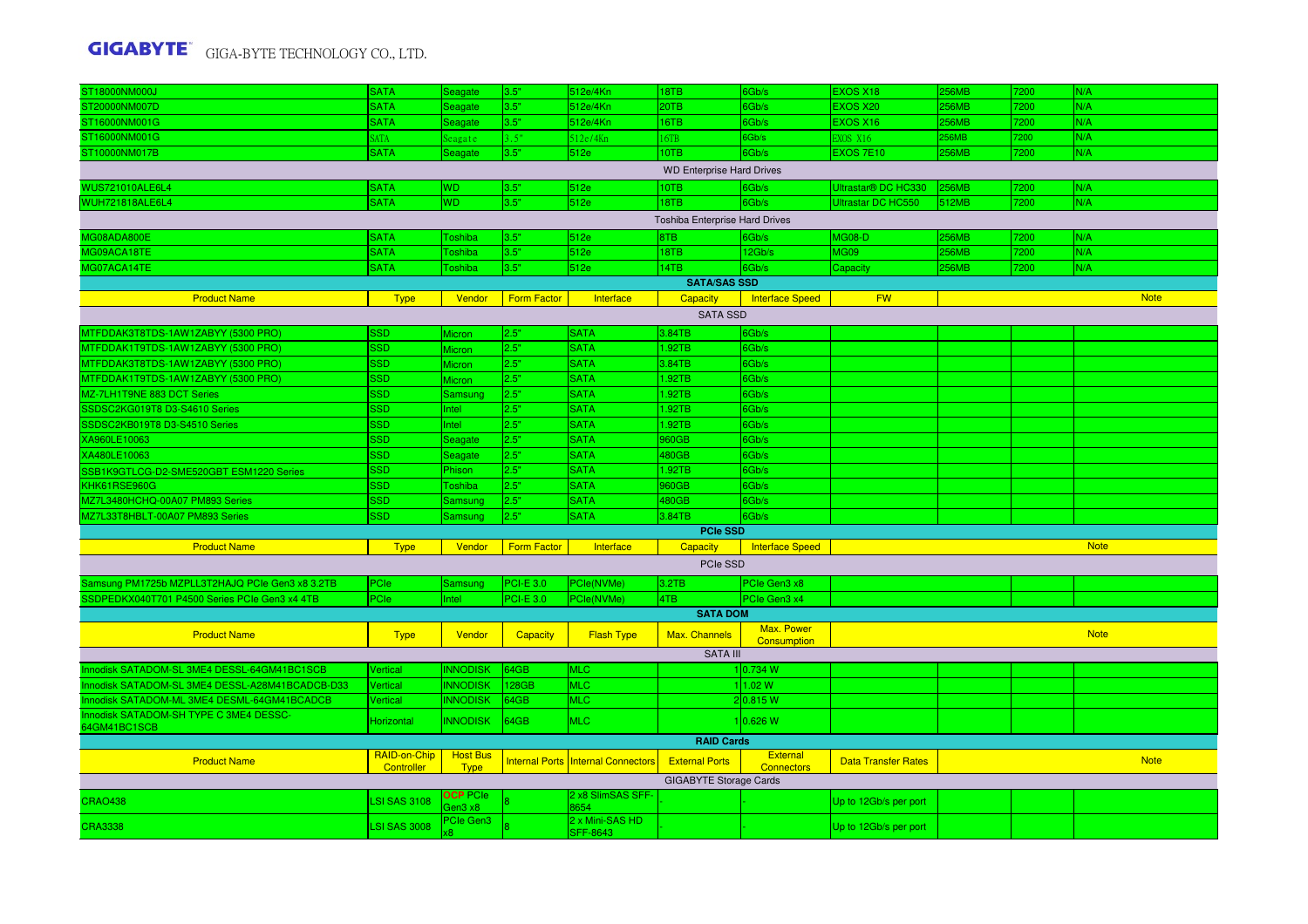| <b>CSA3548</b>                                                   | <b>LSI SAS 3008</b>                          | PCIe Gen3                  |                              |                                    |                                  | 2 x Mini-SAS HD<br><b>SFF-8644</b> | Up to 12Gb/s per port                       |  |             |
|------------------------------------------------------------------|----------------------------------------------|----------------------------|------------------------------|------------------------------------|----------------------------------|------------------------------------|---------------------------------------------|--|-------------|
| <b>CRA4448</b>                                                   | <b>LSI SAS 3108</b>                          | <b>PCIe Gen3</b>           |                              | 2 x Mini-SAS HD<br><b>SFF-8643</b> |                                  |                                    | Up to 12Gb/s per port                       |  |             |
| <b>CRAO438</b>                                                   | <b>LSI SAS 3108</b>                          | <b>OCP PCIe</b><br>Gen3 x8 |                              | 2 x8 SlimSAS SFF-<br>8654          |                                  |                                    | Up to 12Gb/s per port                       |  |             |
| <b>CRAO338</b>                                                   | <b>LSI SAS 3008</b>                          | <b>OCP PCIe</b><br>aen3 x8 |                              | 2 x8 SlimSAS SFF-<br>8654          |                                  |                                    | Up to 12Gb/s per port                       |  |             |
| <b>CRAO558</b>                                                   | <b>LSI SAS 3108</b>                          | <b>OCP PCIe</b><br>Gen3 x8 |                              | 1 x4 SlimSAS SFF-<br>8654          |                                  | 11 x OCuLink port                  | Up to 12Gb/s per port                       |  |             |
|                                                                  |                                              |                            |                              |                                    | <b>LSI RAID Controller Cards</b> |                                    |                                             |  |             |
| MegaRAID SAS 9460-16i without Tri-mode                           | SAS3516 dual-<br>core RAID-on-<br>Chip (ROC) | PCIe Gen3                  |                              | 4 x Mini-SAS HD<br><b>SFF-8643</b> |                                  |                                    | Up to 12Gb/s per port                       |  |             |
|                                                                  |                                              |                            |                              |                                    | LSI Host Bus Adapters (HBAs)     |                                    |                                             |  |             |
| LSI SAS 9400-16i without Tri-mode                                | SAS3416                                      | PCIe Gen3                  | 16                           | 4 x Mini-SAS HD<br><b>SFF-8643</b> |                                  |                                    | Up to 12Gb/s per port                       |  |             |
|                                                                  |                                              |                            |                              |                                    | Microsemi RAID Cards             |                                    |                                             |  |             |
| SmartRAID 3154-16i                                               | PM8236                                       | PCIe Gen3                  | 16                           | 4 x Mini-SAS HD<br><b>SFF-8643</b> |                                  |                                    | Up to 12Gb/s per port                       |  |             |
|                                                                  |                                              |                            |                              |                                    | Microsemi Host Bus Adapters      |                                    |                                             |  |             |
| SmartHBA 2100-8i                                                 | <b>PM8222</b>                                | PCIe Gen3<br>x8            |                              | 2 x Mini-SAS HD                    |                                  |                                    | Up to 12Gb/s per port                       |  |             |
|                                                                  |                                              |                            |                              | <b>SFF-8643</b>                    | <b>LAN Cards</b>                 |                                    |                                             |  |             |
| <b>Product Name</b>                                              | Connector                                    |                            | <b>System Interface Type</b> | # of Ports                         |                                  | <b>Data Rate</b>                   |                                             |  | <b>Note</b> |
|                                                                  |                                              |                            |                              |                                    | <b>GIGABYTE LAN Cards</b>        |                                    |                                             |  |             |
| <b>CLNO832</b>                                                   | $SFP+$                                       | <b>OCP</b> PCIe Gen2 x8    |                              | Dual                               | 10Gb/s per port                  |                                    | INTEL 82599ES Support OCP 2.0 type1         |  |             |
| CLNOQ42                                                          | SFP <sub>28</sub>                            | OCP PCIe Gen3 x8           |                              | Dual                               | 25Gb/s per port                  |                                    | Qlogic (Cavium) QL41401-A2G Support OCP 2.0 |  |             |
| <b>CLNO222</b>                                                   | <b>RJ-45</b>                                 | OCP PCIe Gen3 x4           |                              | Dual                               | 10Gb/s per port                  |                                    | INTEL X550-AT2 Support OCP 2.0 type1        |  |             |
| <b>CLN4831</b>                                                   | $SFP+$                                       | PCIe Gen2 x8               |                              | Single                             | 10Gb/s per port                  |                                    | INTEL 82599EN                               |  |             |
| <b>CLN4832</b>                                                   | $SFP+$                                       | PCIe Gen2 x8               |                              | Dual                               | 10Gb/s per port                  |                                    | INTEL 82599ES                               |  |             |
| <b>CLN4751</b>                                                   | $QSFP+$                                      | PCIe Gen3 x8               |                              | Single                             | 40Gb/s per port                  |                                    | <b>INTEL XL710</b>                          |  |             |
| <b>CLN4752</b>                                                   | QSFP+                                        | PCIe Gen3 x8               |                              | Dual                               | 40Gb/s per port                  |                                    | <b>INTEL XL710</b>                          |  |             |
| <b>CLN4121</b>                                                   | <b>RJ-45</b>                                 | PCle Gen3 x4               |                              | Single                             | 10Gb/s per port                  |                                    | <b>INTEL X550-AT</b>                        |  |             |
| <b>CLN4222</b>                                                   | <b>RJ-45</b>                                 | PCIe Gen3 x4               |                              | Dual                               | 10Gb/s per port                  |                                    | <b>INTEL X550-AT2</b>                       |  |             |
| <b>CLN4224</b>                                                   | <b>RJ-45</b>                                 | PCIe Gen3 x4               |                              | Quad                               | 10Gb/s per port                  |                                    | INTEL X550-AT2                              |  |             |
| <b>CLN4C42</b>                                                   | SFP <sub>28</sub>                            | PCIe Gen3 x16              |                              | Dual                               | 25Gb/s per port                  |                                    | Mellanox ConnectX-4                         |  |             |
| <b>CLN4C44</b>                                                   | SFP <sub>28</sub>                            | PCIe Gen3 x16              |                              | Quad                               | 25Gb/s per port                  |                                    | Mellanox ConnectX-4                         |  |             |
| CLN4M34                                                          | SFP <sub>28</sub>                            | PCIe Gen3 x16              |                              | Quad                               | 10Gb/s per port                  |                                    | <b>Mellanox ConnectX-4</b>                  |  |             |
|                                                                  |                                              |                            |                              |                                    | Intel 10GbE                      |                                    |                                             |  |             |
| Intel® Ethernet Network Adapter X722-DA4                         | SFP+                                         | PCIe Gen3 x8               |                              | Quad                               | 10Gb/s per port                  |                                    |                                             |  |             |
|                                                                  |                                              |                            |                              |                                    | Intel 25GbE                      |                                    |                                             |  |             |
| Intel® Ethernet Network Adapter E810-XXVDA4                      | SFP <sub>28</sub>                            | PCIe Gen4 x16              |                              | Quad                               | 25Gb/s per port                  |                                    |                                             |  |             |
| Intel® Ethernet Network Adapter XXV710-DA2 for OCP               |                                              |                            |                              | Dual                               | 25Gb/s per port                  |                                    | Support OCP 2.0 type1                       |  |             |
|                                                                  | SFP <sub>28</sub>                            | OCP PCIe Gen3 x8           |                              |                                    |                                  |                                    |                                             |  |             |
| Intel® Ethernet Network Adapter XXV710-DA2                       | SFP <sub>28</sub>                            | PCle Gen3 x8               |                              | Dual                               | 25Gb/s per port                  |                                    |                                             |  |             |
|                                                                  |                                              |                            |                              |                                    | Intel 40GbE                      |                                    |                                             |  |             |
| Intel <sup>®</sup> Ethernet Converged Network Adapter XL710-QDA2 | QSFP+                                        | PCIe Gen3 x8               |                              | Dual                               | 40Gb/s per port                  |                                    |                                             |  |             |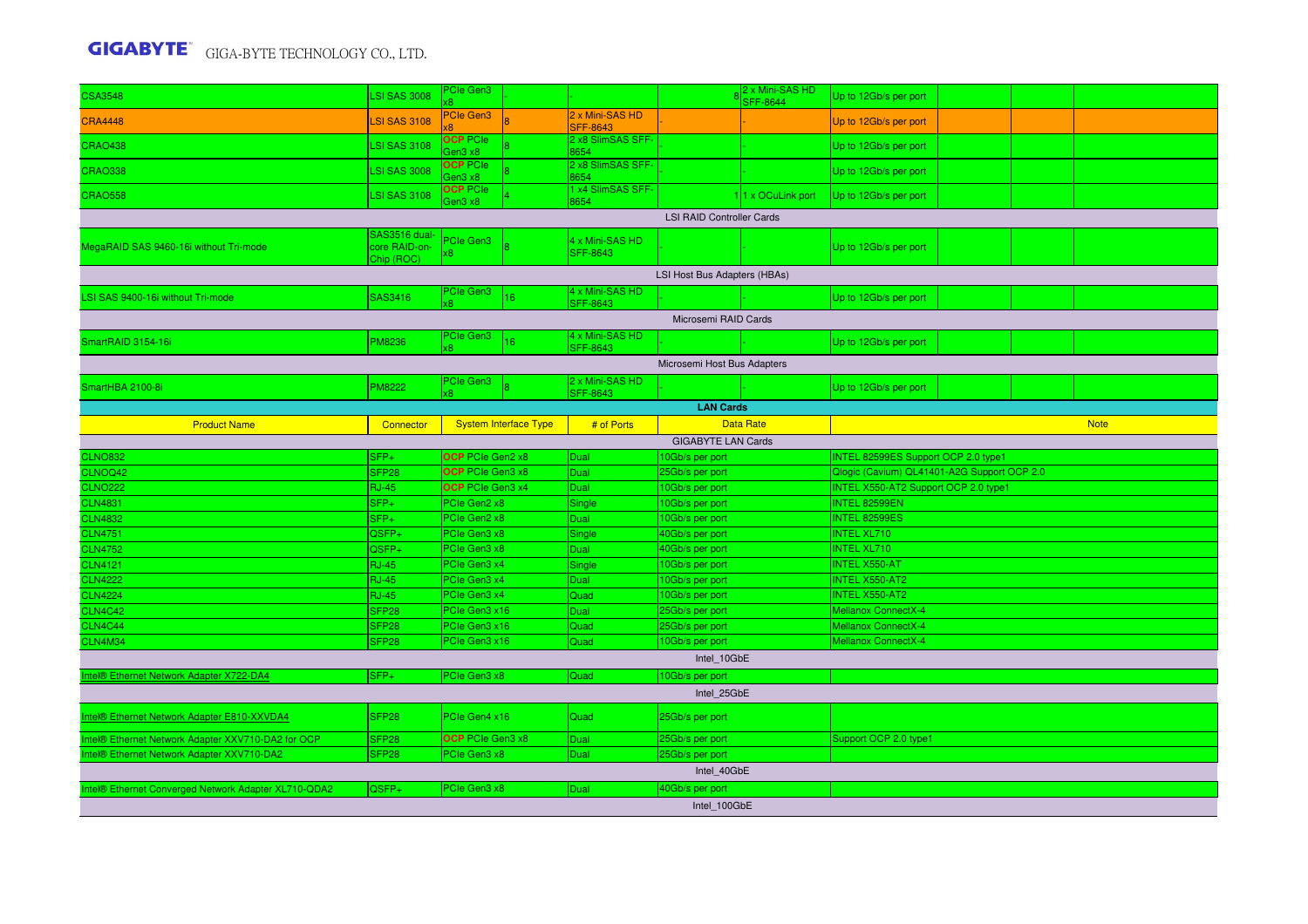| ntel® Ethernet Network Adapter E810-CQDA2      | QSFP28            | PCIe Gen4 x16            |                     | Dual   | 100Gb/s per port                               |                                                            |  |  |  |  |
|------------------------------------------------|-------------------|--------------------------|---------------------|--------|------------------------------------------------|------------------------------------------------------------|--|--|--|--|
|                                                |                   |                          |                     |        | Mellanox ConnectX                              |                                                            |  |  |  |  |
| <b>MCX623432AN-ADAB</b>                        | SFP <sub>28</sub> | OCP PCIe Gen4 x16        |                     | Dual   | 25Gb/s per port                                | ConnectX®-6 Dx No Crypto, No Secure Boot / Support OCP 3.0 |  |  |  |  |
| MCX566A-CDAI                                   | QSFP28            | OCP PCIe Gen4 x16        |                     | Dual   | 100Gb/s per port                               | Mellanox ConnectX-5 Ex EN / Support OCP 3.0                |  |  |  |  |
| MCX516A-CDAT                                   | QSFP28            | PCIe Gen4 x16            |                     | Dual   | 100Gb/s per port                               | Mellanox ConnectX-5 Ex EN                                  |  |  |  |  |
| MCX516A-CCAT                                   | QSFP28            | PCIe Gen3 x16            |                     | Dual   | 100Gb/s per port                               | Mellanox ConnectX-5 EN                                     |  |  |  |  |
| MCX515A-CCAT                                   | QSFP28            | PCIe Gen3 x16            |                     | Single | 100Gb/s per port                               | Mellanox ConnectX-5 EN                                     |  |  |  |  |
| MCX4121A-ACAT                                  | SFP <sub>28</sub> | PCIe Gen3 x8             |                     | Dual   | 25Gb/s per port                                | Mellanox ConnectX-4 Lx EN                                  |  |  |  |  |
| MCX4121A-XCAT                                  | SFP <sub>28</sub> | PCIe Gen3 x8             |                     | Dual   | 10Gb/s per port                                | Mellanox ConnectX-4 Lx EN                                  |  |  |  |  |
|                                                |                   |                          |                     |        | Mellanox VPI Adapter Cards                     |                                                            |  |  |  |  |
| <b>MCX653106A-HDAT</b>                         | QSFP56            | PCIe Gen4 x16            |                     | Dual   | 200Gb/s per port                               | Mellanox ConnectX-6 Ex VPI (InfiniBand)                    |  |  |  |  |
| MCX653436A-HDAI                                | QSFP56            | <b>OCP</b> PCIe Gen4 x16 |                     | Dual   | 200Gb/s per port                               | Mellanox ConnectX-6 Ex VPI (InfiniBand) / OCP3.0           |  |  |  |  |
| MCX653105A-ECAT                                | QSFP56            | PCIe Gen4 x16            |                     | Single | 100Gb/s per port                               | Mellanox ConnectX-6 Ex VPI (InfiniBand)                    |  |  |  |  |
| <b>MCX653106A-ECAT</b>                         | QSFP56            | PCIe Gen4 x16            |                     | Dual   | 100Gb/s per port                               | Mellanox ConnectX-6 Ex VPI (InfiniBand)                    |  |  |  |  |
| MCX556A-EDAT                                   | QSFP28            | PCIe Gen4 x16            |                     | Dual   | 100Gb/s per port                               | <b>Mellanox ConnectX-5 Ex VPI (InfiniBand)</b>             |  |  |  |  |
| MCX555A-ECAT                                   | QSFP28            | PCIe Gen3 x16            |                     | Single | 100Gb/s per port                               | Mellanox ConnectX-5 VPI (InfiniBand)                       |  |  |  |  |
| QL45611HLCU                                    | QSFP28            | PCIe Gen3 x16            |                     | Single | 100Gb/s per port                               |                                                            |  |  |  |  |
| QLE3442-RJ-CK                                  | <b>RJ-45</b>      | PCIe Gen3 x8             |                     | Dual   | 10Gb/s per port                                |                                                            |  |  |  |  |
|                                                |                   |                          |                     |        | Broadcom (Emulex) Ethernet Networking Adapters |                                                            |  |  |  |  |
| BCM957508-P2100G                               | QSFP56            | PCIe Gen4 x16            |                     | Dual   | 100Gb/s per port                               | <b>BCM57508</b>                                            |  |  |  |  |
|                                                |                   |                          |                     |        |                                                |                                                            |  |  |  |  |
| BCM957414A4142CC                               | SFP <sub>28</sub> | PCIe Gen3 x8             |                     | Dual   | 25Gb/s per port                                | <b>BCM57414</b>                                            |  |  |  |  |
| BCM957504-N1100G                               | QSFP56            | <b>OCP</b> PCIe 4.0      |                     | Single | 100Gb/s per port                               | BCM57508 / Support OCP 3.0                                 |  |  |  |  |
| BCM957508-N2100G                               | QSFP56            | <b>OCP</b> PCIe 4.0      |                     | Dual   | 100Gb/s per port                               | BCM57508 / Support OCP 3.0                                 |  |  |  |  |
| BCM957504-N425G                                | SFP <sub>28</sub> | <b>OCP</b> PCIe 4.0      |                     | Quad   | 25Gb/s per port                                | BCM57504 / Support OCP 3.0                                 |  |  |  |  |
| BCM957414M4142C                                | SFP <sub>28</sub> | OCP PCIe Gen3 x8         |                     | Dual   | 25Gb/s per port                                | BCM57414 / Support OCP 2.0 type1                           |  |  |  |  |
| BCM957416A4160C                                | <b>RJ-45</b>      | PCIe Gen3 x8             |                     | Dual   | 10Gb/s per port                                | <b>BCM5741 (P210TP)</b>                                    |  |  |  |  |
|                                                |                   |                          |                     |        | Broadcom FC Host Bus Adapter                   |                                                            |  |  |  |  |
| LPe32002-M2                                    | SFP+              | PCIe Gen3 x8             |                     | Dual   | 32Gb/s per port                                | <b>KE501</b> controller                                    |  |  |  |  |
| LPe31002-M6                                    | SFP+              | PCIe Gen3 x8             |                     | Dual   | 16Gb/s per port                                | <b>KE501</b> controller                                    |  |  |  |  |
|                                                |                   |                          |                     |        | <b>USB Device</b>                              |                                                            |  |  |  |  |
|                                                |                   |                          |                     |        |                                                |                                                            |  |  |  |  |
| <b>Product Name</b>                            | <b>Type</b>       | Vendor                   | Capacity            |        |                                                | <b>Note</b>                                                |  |  |  |  |
|                                                |                   |                          |                     |        | <b>USB 3.0</b>                                 |                                                            |  |  |  |  |
| PURE CLASSIC X176B1FWBO75<br>GoFlex STAA500305 | HDD<br>HDD        | Gigabyte<br>Seagate      | <b>500G</b><br>500G |        |                                                |                                                            |  |  |  |  |